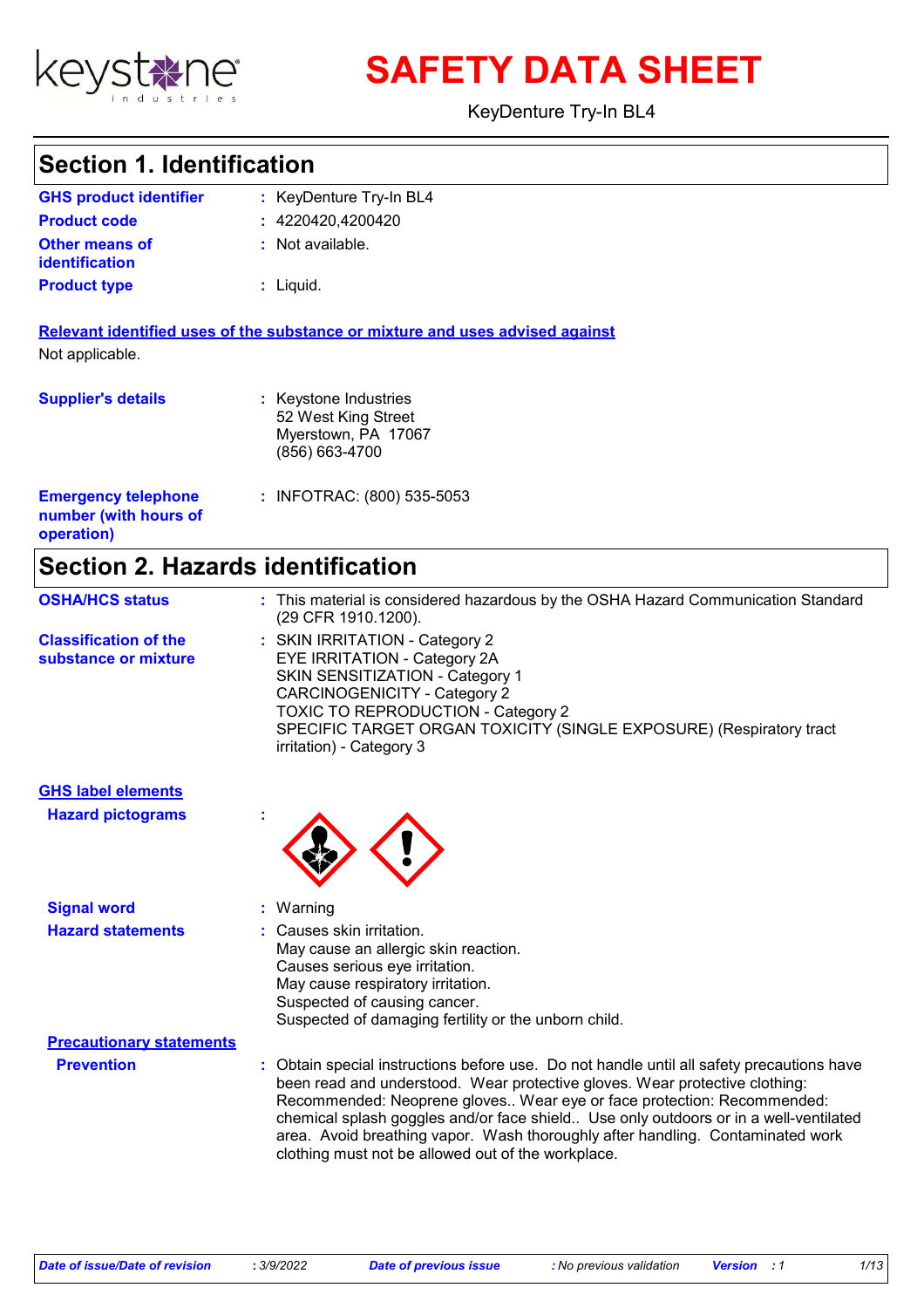# **Section 2. Hazards identification**

| <b>Response</b>                            | : IF exposed or concerned: Get medical advice or attention. IF INHALED: Remove<br>person to fresh air and keep comfortable for breathing. Call a POISON CENTER or<br>doctor if you feel unwell. Take off contaminated clothing and wash it before reuse.<br>Wash contaminated clothing before reuse. IF ON SKIN: Wash with plenty of water. If<br>skin irritation or rash occurs: Get medical advice or attention. IF IN EYES: Rinse<br>cautiously with water for several minutes. Remove contact lenses, if present and easy to<br>do. Continue rinsing. If eye irritation persists: Get medical advice or attention. |
|--------------------------------------------|------------------------------------------------------------------------------------------------------------------------------------------------------------------------------------------------------------------------------------------------------------------------------------------------------------------------------------------------------------------------------------------------------------------------------------------------------------------------------------------------------------------------------------------------------------------------------------------------------------------------|
| <b>Storage</b>                             | : Store locked up. Store in a well-ventilated place. Keep container tightly closed.                                                                                                                                                                                                                                                                                                                                                                                                                                                                                                                                    |
| <b>Disposal</b>                            | : Dispose of contents and container in accordance with all local, regional, national and<br>international regulations.                                                                                                                                                                                                                                                                                                                                                                                                                                                                                                 |
| <b>Hazards not otherwise</b><br>classified | $:$ None known.                                                                                                                                                                                                                                                                                                                                                                                                                                                                                                                                                                                                        |

# **Section 3. Composition/information on ingredients**

| Substance/mixture     | : Mixture        |
|-----------------------|------------------|
| <b>Other means of</b> | : Not available. |
| <b>identification</b> |                  |

### **The specific chemical identity and exact concentration of the ingredient(s) listed below are being withheld as a trade secret.**

| <b>Ingredient name</b> | <b>CAS number</b> | <b>EC</b> number | $\frac{9}{6}$ |
|------------------------|-------------------|------------------|---------------|
| Methacrylate Monomer 1 |                   |                  | $≥25 - ≤50$   |
| Methacrylate Monomer 3 |                   |                  | $≥10 - ≤25$   |
| Photo Initiator 1      |                   |                  | ≲3            |
| Methacrylate Monomer 2 |                   |                  | $≤0.3$        |
| Acrylate Monomer 1     |                   |                  | $≤0.3$        |
| titanium dioxide       | -                 |                  | $≤0.3$        |

Any concentration shown as a range is to protect confidentiality or is due to batch variation.

**There are no additional ingredients present which, within the current knowledge of the supplier and in the concentrations applicable, are classified as hazardous to health or the environment and hence require reporting in this section.**

**Occupational exposure limits, if available, are listed in Section 8.**

## **Section 4. First aid measures**

### **Description of necessary first aid measures**

| <b>Eye contact</b>  | : Immediately flush eyes with plenty of water, occasionally lifting the upper and lower<br>eyelids. Check for and remove any contact lenses. Continue to rinse for at least 10<br>minutes. Get medical attention.                                                                                                                                                                                                                                                                                                                                                                                                                                                                                                                                                                                                                                                                                              |
|---------------------|----------------------------------------------------------------------------------------------------------------------------------------------------------------------------------------------------------------------------------------------------------------------------------------------------------------------------------------------------------------------------------------------------------------------------------------------------------------------------------------------------------------------------------------------------------------------------------------------------------------------------------------------------------------------------------------------------------------------------------------------------------------------------------------------------------------------------------------------------------------------------------------------------------------|
| <b>Inhalation</b>   | : Remove victim to fresh air and keep at rest in a position comfortable for breathing. If it<br>is suspected that fumes are still present, the rescuer should wear an appropriate mask<br>or self-contained breathing apparatus. If not breathing, if breathing is irregular or if<br>respiratory arrest occurs, provide artificial respiration or oxygen by trained personnel. It<br>may be dangerous to the person providing aid to give mouth-to-mouth resuscitation.<br>Get medical attention. If necessary, call a poison center or physician. If unconscious,<br>place in recovery position and get medical attention immediately. Maintain an open<br>airway. Loosen tight clothing such as a collar, tie, belt or waistband. In case of<br>inhalation of decomposition products in a fire, symptoms may be delayed. The exposed<br>person may need to be kept under medical surveillance for 48 hours. |
| <b>Skin contact</b> | : Wash with plenty of soap and water. Remove contaminated clothing and shoes. Wash<br>contaminated clothing thoroughly with water before removing it, or wear gloves.<br>Continue to rinse for at least 10 minutes. Get medical attention. In the event of any<br>complaints or symptoms, avoid further exposure. Wash clothing before reuse. Clean<br>shoes thoroughly before reuse.                                                                                                                                                                                                                                                                                                                                                                                                                                                                                                                          |

| Date of issue/Date of revision | 3/9/2022 | <b>Date of previous issue</b> | : No previous validation | <b>Version</b> : 1 | 2/13 |
|--------------------------------|----------|-------------------------------|--------------------------|--------------------|------|
|                                |          |                               |                          |                    |      |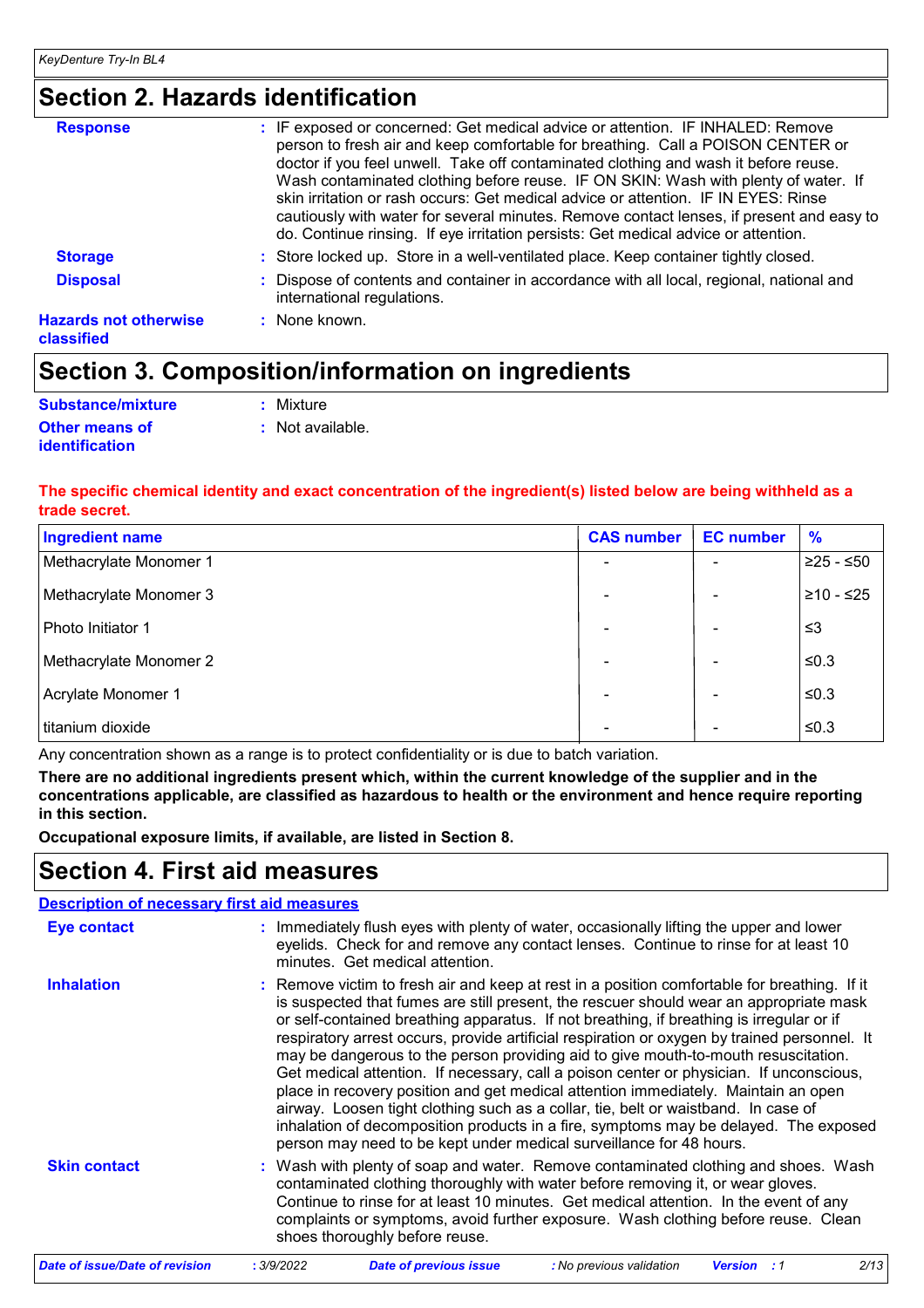| Section 4. First ald measures         |                                                                                                                                                                                                                                                                                                                                                                                                                                                                                                                                                                                                                                                                                                                                                                           |
|---------------------------------------|---------------------------------------------------------------------------------------------------------------------------------------------------------------------------------------------------------------------------------------------------------------------------------------------------------------------------------------------------------------------------------------------------------------------------------------------------------------------------------------------------------------------------------------------------------------------------------------------------------------------------------------------------------------------------------------------------------------------------------------------------------------------------|
| <b>Ingestion</b>                      | : Wash out mouth with water. Remove dentures if any. Remove victim to fresh air and<br>keep at rest in a position comfortable for breathing. If material has been swallowed and<br>the exposed person is conscious, give small quantities of water to drink. Stop if the<br>exposed person feels sick as vomiting may be dangerous. Do not induce vomiting<br>unless directed to do so by medical personnel. If vomiting occurs, the head should be<br>kept low so that vomit does not enter the lungs. Get medical attention. Never give<br>anything by mouth to an unconscious person. If unconscious, place in recovery position<br>and get medical attention immediately. Maintain an open airway. Loosen tight clothing<br>such as a collar, tie, belt or waistband. |
|                                       | <b>Most important symptoms/effects, acute and delayed</b>                                                                                                                                                                                                                                                                                                                                                                                                                                                                                                                                                                                                                                                                                                                 |
| <b>Potential acute health effects</b> |                                                                                                                                                                                                                                                                                                                                                                                                                                                                                                                                                                                                                                                                                                                                                                           |
| <b>Eye contact</b>                    | : Causes serious eye irritation.                                                                                                                                                                                                                                                                                                                                                                                                                                                                                                                                                                                                                                                                                                                                          |
| <b>Inhalation</b>                     | : May cause respiratory irritation.                                                                                                                                                                                                                                                                                                                                                                                                                                                                                                                                                                                                                                                                                                                                       |
| <b>Skin contact</b>                   | : Causes skin irritation. May cause an allergic skin reaction.                                                                                                                                                                                                                                                                                                                                                                                                                                                                                                                                                                                                                                                                                                            |
| <b>Ingestion</b>                      | : No known significant effects or critical hazards.                                                                                                                                                                                                                                                                                                                                                                                                                                                                                                                                                                                                                                                                                                                       |
| <b>Over-exposure signs/symptoms</b>   |                                                                                                                                                                                                                                                                                                                                                                                                                                                                                                                                                                                                                                                                                                                                                                           |
| <b>Eye contact</b>                    | : Adverse symptoms may include the following:<br>pain or irritation<br>watering<br>redness                                                                                                                                                                                                                                                                                                                                                                                                                                                                                                                                                                                                                                                                                |
| <b>Inhalation</b>                     | : Adverse symptoms may include the following:<br>respiratory tract irritation<br>coughing<br>reduced fetal weight<br>increase in fetal deaths<br>skeletal malformations                                                                                                                                                                                                                                                                                                                                                                                                                                                                                                                                                                                                   |
| <b>Skin contact</b>                   | : Adverse symptoms may include the following:<br>irritation<br>redness<br>reduced fetal weight<br>increase in fetal deaths<br>skeletal malformations                                                                                                                                                                                                                                                                                                                                                                                                                                                                                                                                                                                                                      |
| <b>Ingestion</b>                      | : Adverse symptoms may include the following:<br>reduced fetal weight<br>increase in fetal deaths<br>skeletal malformations                                                                                                                                                                                                                                                                                                                                                                                                                                                                                                                                                                                                                                               |
|                                       | Indication of immediate medical attention and special treatment needed, if necessary                                                                                                                                                                                                                                                                                                                                                                                                                                                                                                                                                                                                                                                                                      |
| <b>Notes to physician</b>             | : In case of inhalation of decomposition products in a fire, symptoms may be delayed.                                                                                                                                                                                                                                                                                                                                                                                                                                                                                                                                                                                                                                                                                     |
|                                       | The exposed person may need to be kept under medical surveillance for 48 hours.                                                                                                                                                                                                                                                                                                                                                                                                                                                                                                                                                                                                                                                                                           |

| <b>Specific treatments</b>        | : No specific treatment.                                                                                                                                                                                                                                                                                                                                                                                        |
|-----------------------------------|-----------------------------------------------------------------------------------------------------------------------------------------------------------------------------------------------------------------------------------------------------------------------------------------------------------------------------------------------------------------------------------------------------------------|
| <b>Protection of first-aiders</b> | : No action shall be taken involving any personal risk or without suitable training. If it is<br>suspected that fumes are still present, the rescuer should wear an appropriate mask or<br>self-contained breathing apparatus. It may be dangerous to the person providing aid to<br>give mouth-to-mouth resuscitation. Wash contaminated clothing thoroughly with water<br>before removing it, or wear gloves. |

**See toxicological information (Section 11)**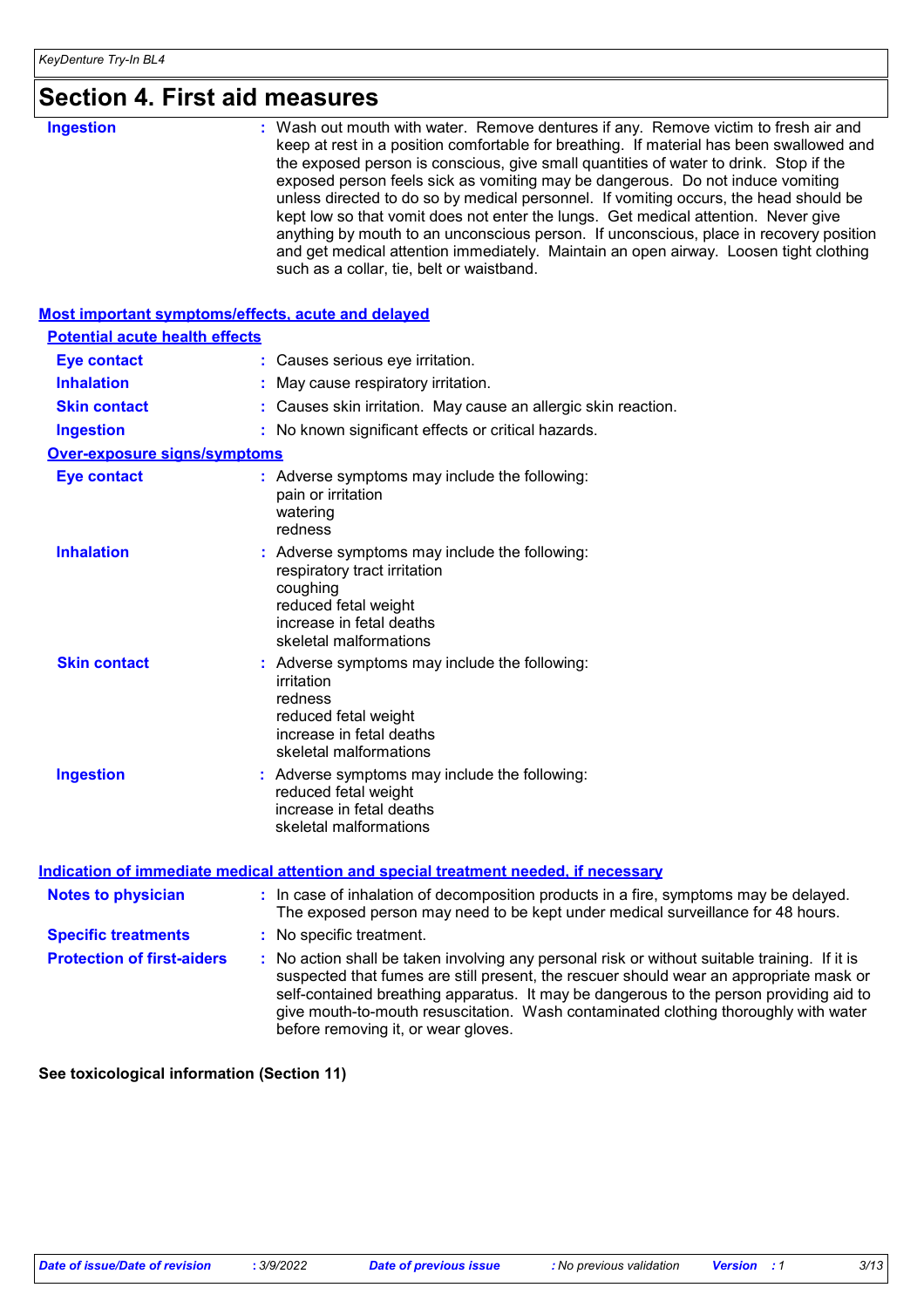# **Section 5. Fire-fighting measures**

| <b>Extinguishing media</b>                               |                                                                                                                                                                                                     |
|----------------------------------------------------------|-----------------------------------------------------------------------------------------------------------------------------------------------------------------------------------------------------|
| <b>Suitable extinguishing</b><br>media                   | : Use an extinguishing agent suitable for the surrounding fire.                                                                                                                                     |
| <b>Unsuitable extinguishing</b><br>media                 | : None known.                                                                                                                                                                                       |
| <b>Specific hazards arising</b><br>from the chemical     | : In a fire or if heated, a pressure increase will occur and the container may burst.                                                                                                               |
| <b>Hazardous thermal</b><br>decomposition products       | Decomposition products may include the following materials:<br>carbon dioxide<br>carbon monoxide<br>nitrogen oxides<br>phosphorus oxides                                                            |
| <b>Special protective actions</b><br>for fire-fighters   | : Promptly isolate the scene by removing all persons from the vicinity of the incident if<br>there is a fire. No action shall be taken involving any personal risk or without suitable<br>training. |
| <b>Special protective</b><br>equipment for fire-fighters | Fire-fighters should wear appropriate protective equipment and self-contained breathing<br>apparatus (SCBA) with a full face-piece operated in positive pressure mode.                              |

# **Section 6. Accidental release measures**

|                                                              | Personal precautions, protective equipment and emergency procedures                                                                                                                                                                                                                                                                                                                                                                                                                                                                                                                                                                                                                                        |
|--------------------------------------------------------------|------------------------------------------------------------------------------------------------------------------------------------------------------------------------------------------------------------------------------------------------------------------------------------------------------------------------------------------------------------------------------------------------------------------------------------------------------------------------------------------------------------------------------------------------------------------------------------------------------------------------------------------------------------------------------------------------------------|
| <b>For non-emergency</b><br>personnel                        | : No action shall be taken involving any personal risk or without suitable training.<br>Evacuate surrounding areas. Keep unnecessary and unprotected personnel from<br>entering. Do not touch or walk through spilled material. Avoid breathing vapor or mist.<br>Provide adequate ventilation. Wear appropriate respirator when ventilation is<br>inadequate. Put on appropriate personal protective equipment.                                                                                                                                                                                                                                                                                           |
| For emergency responders                                     | If specialized clothing is required to deal with the spillage, take note of any information in<br>÷.<br>Section 8 on suitable and unsuitable materials. See also the information in "For non-<br>emergency personnel".                                                                                                                                                                                                                                                                                                                                                                                                                                                                                     |
| <b>Environmental precautions</b>                             | : Avoid dispersal of spilled material and runoff and contact with soil, waterways, drains<br>and sewers. Inform the relevant authorities if the product has caused environmental<br>pollution (sewers, waterways, soil or air).                                                                                                                                                                                                                                                                                                                                                                                                                                                                            |
| <b>Methods and materials for containment and cleaning up</b> |                                                                                                                                                                                                                                                                                                                                                                                                                                                                                                                                                                                                                                                                                                            |
| <b>Small spill</b>                                           | : Stop leak if without risk. Move containers from spill area. Dilute with water and mop up<br>if water-soluble. Alternatively, or if water-insoluble, absorb with an inert dry material and<br>place in an appropriate waste disposal container. Dispose of via a licensed waste<br>disposal contractor.                                                                                                                                                                                                                                                                                                                                                                                                   |
| <b>Large spill</b>                                           | Stop leak if without risk. Move containers from spill area. Approach release from<br>upwind. Prevent entry into sewers, water courses, basements or confined areas. Wash<br>spillages into an effluent treatment plant or proceed as follows. Contain and collect<br>spillage with non-combustible, absorbent material e.g. sand, earth, vermiculite or<br>diatomaceous earth and place in container for disposal according to local regulations<br>(see Section 13). Dispose of via a licensed waste disposal contractor. Contaminated<br>absorbent material may pose the same hazard as the spilled product. Note: see<br>Section 1 for emergency contact information and Section 13 for waste disposal. |

# **Section 7. Handling and storage**

**Precautions for safe handling**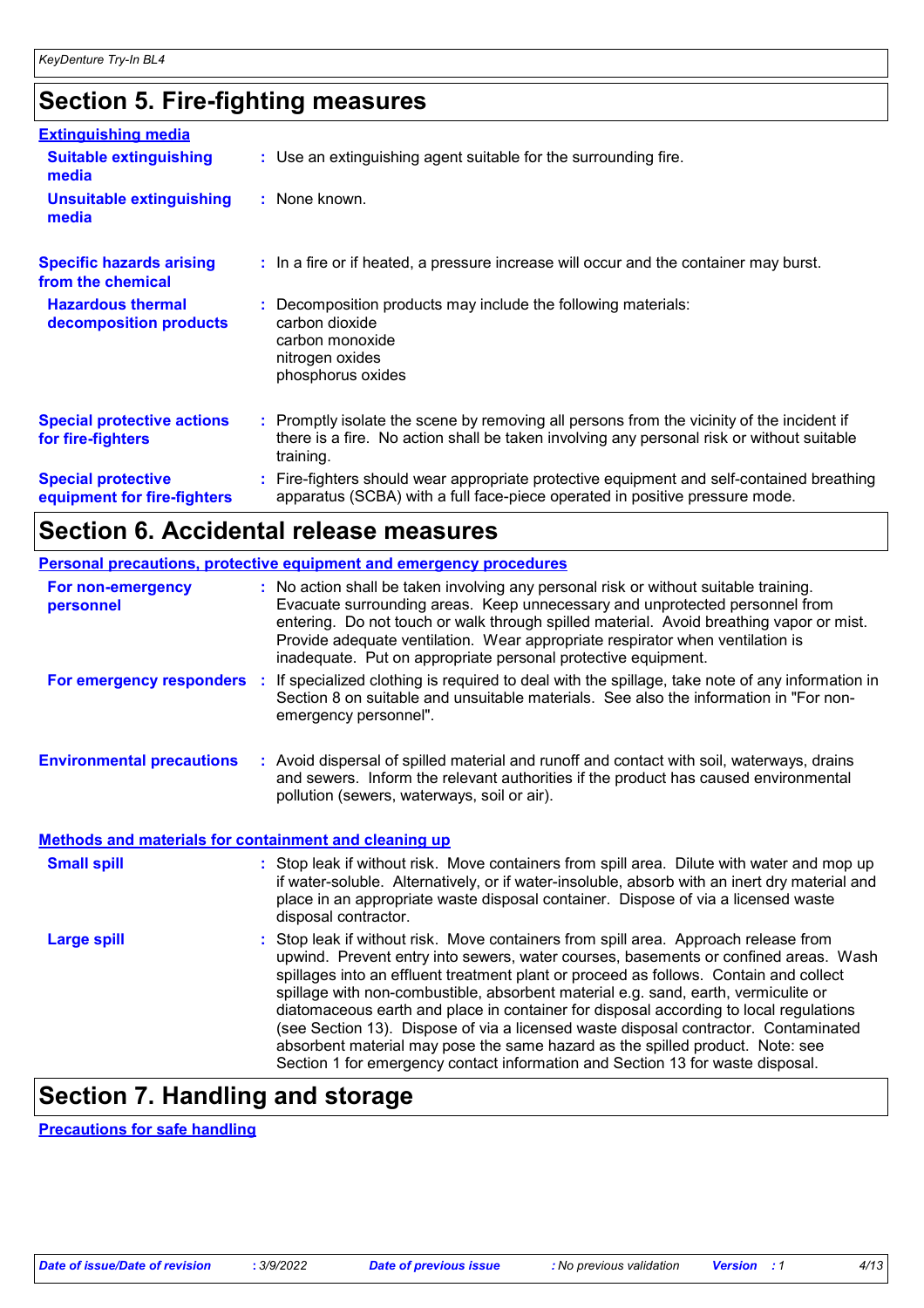# **Section 7. Handling and storage**

| <b>Protective measures</b>                                                       | : Put on appropriate personal protective equipment (see Section 8). Persons with a<br>history of skin sensitization problems should not be employed in any process in which<br>this product is used. Avoid exposure - obtain special instructions before use. Avoid<br>exposure during pregnancy. Do not handle until all safety precautions have been read<br>and understood. Do not get in eyes or on skin or clothing. Do not ingest. Avoid<br>breathing vapor or mist. Use only with adequate ventilation. Wear appropriate<br>respirator when ventilation is inadequate. Keep in the original container or an approved<br>alternative made from a compatible material, kept tightly closed when not in use. Empty<br>containers retain product residue and can be hazardous. Do not reuse container. |
|----------------------------------------------------------------------------------|-----------------------------------------------------------------------------------------------------------------------------------------------------------------------------------------------------------------------------------------------------------------------------------------------------------------------------------------------------------------------------------------------------------------------------------------------------------------------------------------------------------------------------------------------------------------------------------------------------------------------------------------------------------------------------------------------------------------------------------------------------------------------------------------------------------|
| <b>Advice on general</b><br>occupational hygiene                                 | : Eating, drinking and smoking should be prohibited in areas where this material is<br>handled, stored and processed. Workers should wash hands and face before eating,<br>drinking and smoking. Remove contaminated clothing and protective equipment before<br>entering eating areas. See also Section 8 for additional information on hygiene<br>measures.                                                                                                                                                                                                                                                                                                                                                                                                                                             |
| <b>Conditions for safe storage,</b><br>including any<br><b>incompatibilities</b> | : Do not store above the following temperature: $38^{\circ}$ C (100.4 $^{\circ}$ F). Store in accordance with<br>local regulations. Store in original container protected from direct sunlight in a dry, cool<br>and well-ventilated area, away from incompatible materials (see Section 10) and food<br>and drink. Store locked up. Keep container tightly closed and sealed until ready for use.<br>Containers that have been opened must be carefully resealed and kept upright to<br>prevent leakage. Do not store in unlabeled containers. Use appropriate containment to<br>avoid environmental contamination. See Section 10 for incompatible materials before<br>handling or use.                                                                                                                 |

# **Section 8. Exposure controls/personal protection**

### **Control parameters**

### **Occupational exposure limits**

| <b>Ingredient name</b>                                                                                                                    | <b>Exposure limits</b>                                                                                                                                                                                                                                                                                                    |
|-------------------------------------------------------------------------------------------------------------------------------------------|---------------------------------------------------------------------------------------------------------------------------------------------------------------------------------------------------------------------------------------------------------------------------------------------------------------------------|
| Methacrylate Monomer 1<br>Methacrylate Monomer 3<br>Photo Initiator 1<br>Methacrylate Monomer 2<br>Acrylate Monomer 1<br>titanium dioxide | None.<br>None.<br>None.<br>None.<br>None.<br><b>ACGIH TLV (United States, 3/2019).</b><br>TWA: 10 mg/m <sup>3</sup> 8 hours.<br>OSHA PEL 1989 (United States, 3/1989).<br>TWA: 10 mg/m <sup>3</sup> 8 hours. Form: Total dust<br>OSHA PEL (United States, 5/2018).<br>TWA: 15 mg/m <sup>3</sup> 8 hours. Form: Total dust |

| <b>Appropriate engineering</b><br><b>controls</b> | : Use only with adequate ventilation. If user operations generate dust, fumes, gas, vapor<br>or mist, use process enclosures, local exhaust ventilation or other engineering controls<br>to keep worker exposure to airborne contaminants below any recommended or statutory<br>limits.                                                                                                                                                                                     |
|---------------------------------------------------|-----------------------------------------------------------------------------------------------------------------------------------------------------------------------------------------------------------------------------------------------------------------------------------------------------------------------------------------------------------------------------------------------------------------------------------------------------------------------------|
| <b>Environmental exposure</b><br>controls         | : Emissions from ventilation or work process equipment should be checked to ensure<br>they comply with the requirements of environmental protection legislation. In some<br>cases, fume scrubbers, filters or engineering modifications to the process equipment<br>will be necessary to reduce emissions to acceptable levels.                                                                                                                                             |
| <b>Individual protection measures</b>             |                                                                                                                                                                                                                                                                                                                                                                                                                                                                             |
| <b>Hygiene measures</b>                           | : Wash hands, forearms and face thoroughly after handling chemical products, before<br>eating, smoking and using the lavatory and at the end of the working period.<br>Appropriate techniques should be used to remove potentially contaminated clothing.<br>Contaminated work clothing should not be allowed out of the workplace. Wash<br>contaminated clothing before reusing. Ensure that eyewash stations and safety<br>showers are close to the workstation location. |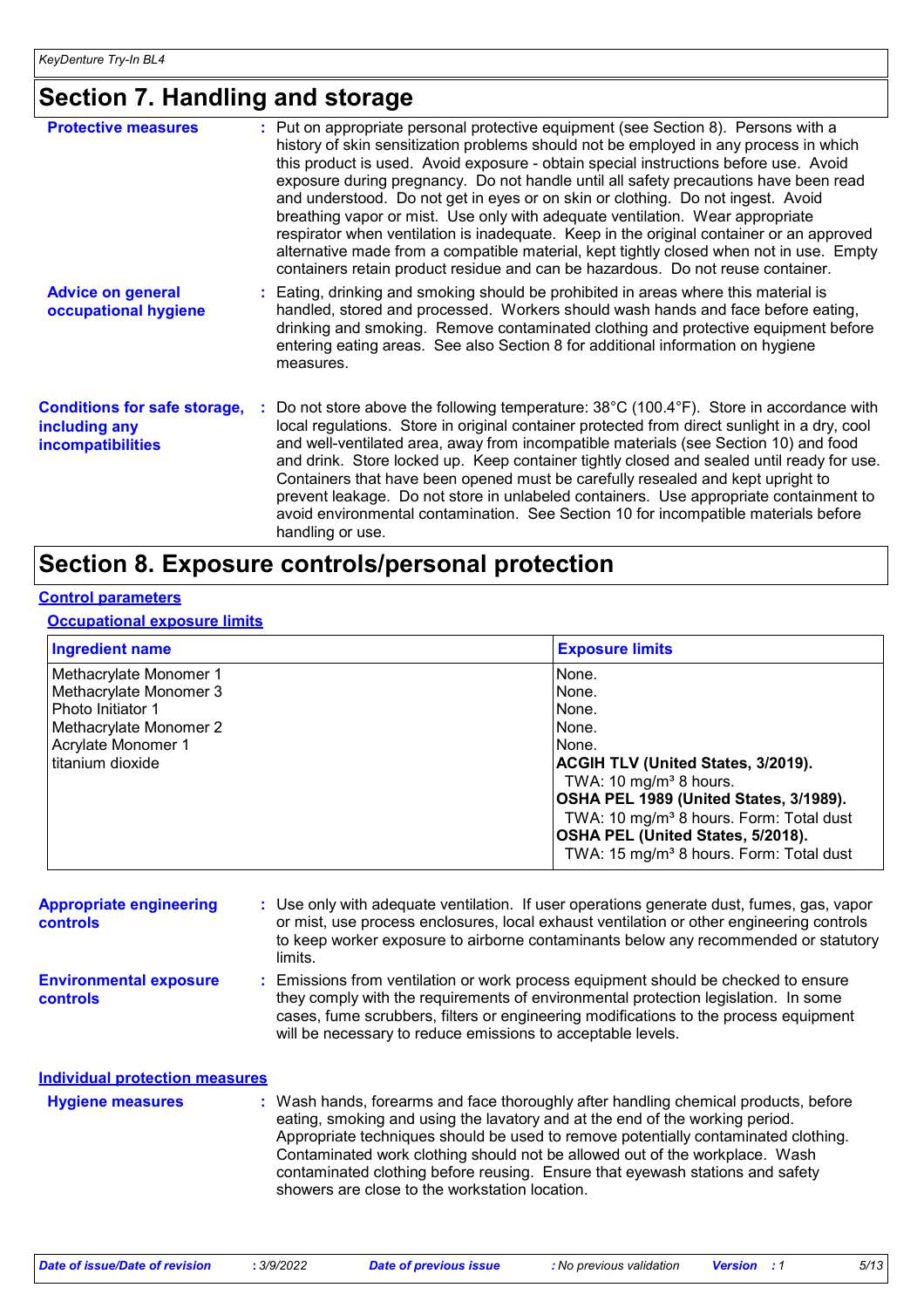# **Section 8. Exposure controls/personal protection**

| <b>Eye/face protection</b>    | : Safety eyewear complying with an approved standard should be used when a risk<br>assessment indicates this is necessary to avoid exposure to liquid splashes, mists,<br>gases or dusts. If contact is possible, the following protection should be worn, unless<br>the assessment indicates a higher degree of protection: chemical splash goggles.<br>Recommended: chemical splash goggles and/or face shield.                                                                                                                                                                                                      |
|-------------------------------|------------------------------------------------------------------------------------------------------------------------------------------------------------------------------------------------------------------------------------------------------------------------------------------------------------------------------------------------------------------------------------------------------------------------------------------------------------------------------------------------------------------------------------------------------------------------------------------------------------------------|
| <b>Skin protection</b>        |                                                                                                                                                                                                                                                                                                                                                                                                                                                                                                                                                                                                                        |
| <b>Hand protection</b>        | : Chemical-resistant, impervious gloves complying with an approved standard should be<br>worn at all times when handling chemical products if a risk assessment indicates this is<br>necessary. Considering the parameters specified by the glove manufacturer, check<br>during use that the gloves are still retaining their protective properties. It should be<br>noted that the time to breakthrough for any glove material may be different for different<br>glove manufacturers. In the case of mixtures, consisting of several substances, the<br>protection time of the gloves cannot be accurately estimated. |
| <b>Body protection</b>        | : Personal protective equipment for the body should be selected based on the task being<br>performed and the risks involved and should be approved by a specialist before<br>handling this product. Recommended: Neoprene gloves.                                                                                                                                                                                                                                                                                                                                                                                      |
| <b>Other skin protection</b>  | : Appropriate footwear and any additional skin protection measures should be selected<br>based on the task being performed and the risks involved and should be approved by a<br>specialist before handling this product.                                                                                                                                                                                                                                                                                                                                                                                              |
| <b>Respiratory protection</b> | : Based on the hazard and potential for exposure, select a respirator that meets the<br>appropriate standard or certification. Respirators must be used according to a<br>respiratory protection program to ensure proper fitting, training, and other important<br>aspects of use.                                                                                                                                                                                                                                                                                                                                    |

# **Section 9. Physical and chemical properties and safety characteristics**

The conditions of measurement of all properties are at standard temperature and pressure unless otherwise indicated.

| <b>Appearance</b>                                                 |                                                                                                                                                        |
|-------------------------------------------------------------------|--------------------------------------------------------------------------------------------------------------------------------------------------------|
| <b>Physical state</b>                                             | : Liquid. [Liquid.]                                                                                                                                    |
| <b>Color</b>                                                      | Not available.                                                                                                                                         |
| Odor                                                              | Not available.                                                                                                                                         |
| <b>Odor threshold</b>                                             | Not available.                                                                                                                                         |
| pH                                                                | : Not available.                                                                                                                                       |
| <b>Melting point/freezing point</b>                               | : Not available.                                                                                                                                       |
| <b>Boiling point, initial boiling</b><br>point, and boiling range | : $>100^{\circ}$ C ( $>212^{\circ}$ F)                                                                                                                 |
| <b>Flash point</b>                                                | : Closed cup: $>100^{\circ}$ C ( $>212^{\circ}$ F) [Setaflash]                                                                                         |
| <b>Evaporation rate</b>                                           | : Not available.                                                                                                                                       |
| <b>Flammability</b>                                               | : Not available.                                                                                                                                       |
| Lower and upper explosion<br>limit/flammability limit             | : Not available.                                                                                                                                       |
| <b>Vapor pressure</b>                                             | : Not applicable.                                                                                                                                      |
| <b>Relative vapor density</b>                                     | : Not available.                                                                                                                                       |
| <b>Relative density</b>                                           | : 1.09                                                                                                                                                 |
| <b>Solubility</b>                                                 | Soluble in the following materials: methanol, diethyl ether, n-octanol and acetone.<br>Insoluble in the following materials: cold water and hot water. |
| <b>Solubility in water</b>                                        | : Not available.                                                                                                                                       |
| <b>Partition coefficient: n-</b><br>octanol/water                 | : Not applicable.                                                                                                                                      |
| <b>Auto-ignition temperature</b>                                  | : Not applicable.                                                                                                                                      |
| <b>Decomposition temperature</b>                                  | : Not available.                                                                                                                                       |
| <b>Viscosity</b>                                                  | Dynamic (room temperature): 350 mPa·s (350 cP)                                                                                                         |
| Flow time (ISO 2431)                                              | : Not available.                                                                                                                                       |
| Data of inqualData of revision                                    | .200222<br>Data of provisue issue . No provisue validation . Vargion 14                                                                                |

*Date of issue/Date of revision* **:** *3/9/2022 Date of previous issue : No previous validation Version : 1 6/13*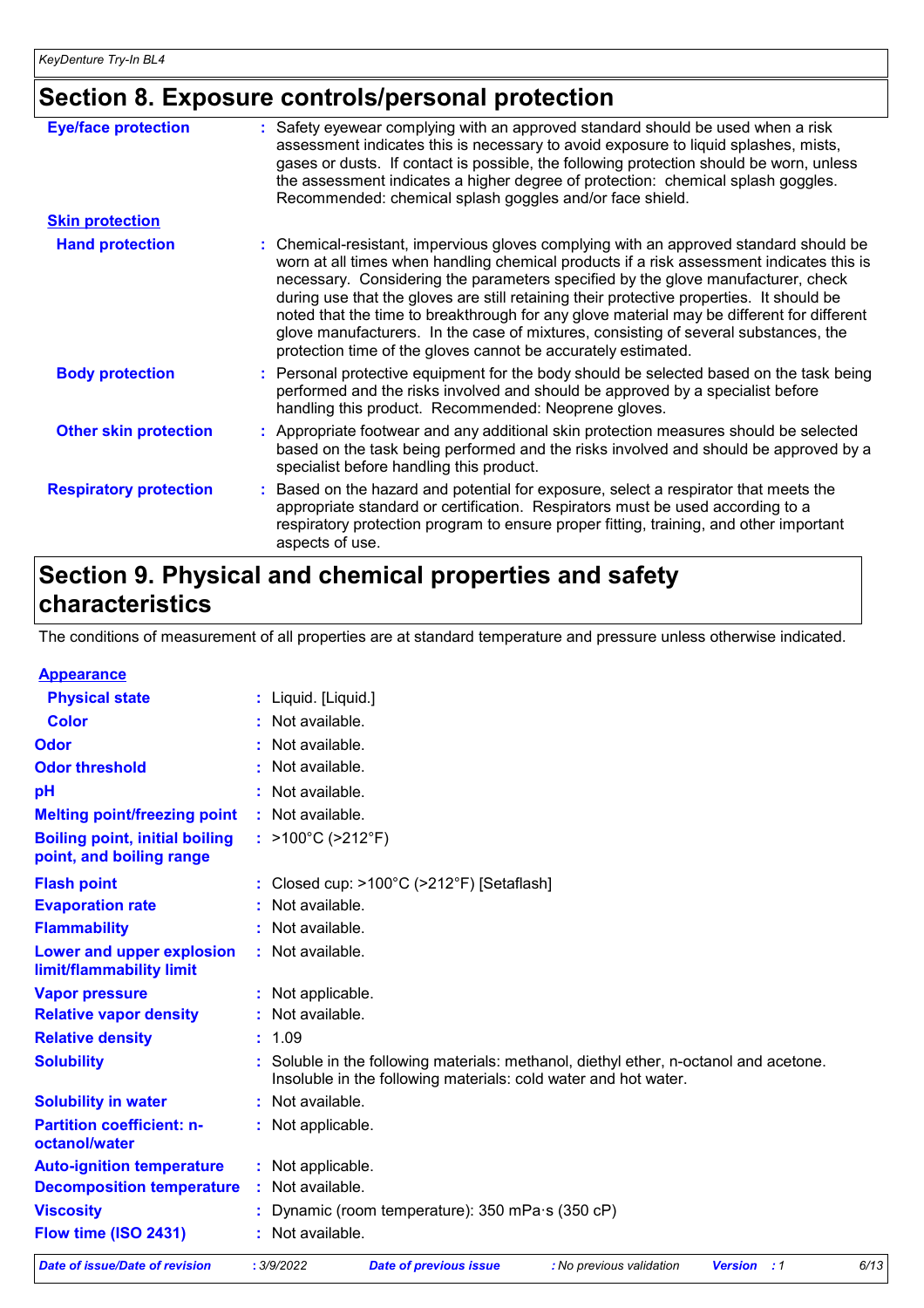# **Section 9. Physical and chemical properties and safety characteristics**

**Particle characteristics**

**Median particle size :** Not applicable.

# **Section 10. Stability and reactivity**

| <b>Reactivity</b>                            | : No specific test data related to reactivity available for this product or its ingredients.                                                               |
|----------------------------------------------|------------------------------------------------------------------------------------------------------------------------------------------------------------|
| <b>Chemical stability</b>                    | : The product is stable.                                                                                                                                   |
| <b>Possibility of hazardous</b><br>reactions | : Hazardous reactions or instability may occur under certain conditions of storage or use.                                                                 |
| <b>Conditions to avoid</b>                   | : Storage $> 38$ °C (100 °F), exposure to light, loss of dissolved air, and contamination<br>with incompatible materials.                                  |
| <b>Incompatible materials</b>                | : Polymerization initiators, including peroxides, strong oxidizing agents, alcohols, copper,<br>copper alloys, carbon steel, iron, rust, and strong bases. |
| <b>Hazardous decomposition</b><br>products   | : Under normal conditions of storage and use, hazardous decomposition products should<br>not be produced.                                                  |

# **Section 11. Toxicological information**

### **Information on toxicological effects**

### **Acute toxicity**

| <b>Product/ingredient name</b> | <b>Result</b> | <b>Species</b> | <b>Dose</b> | <b>Exposure</b> |
|--------------------------------|---------------|----------------|-------------|-----------------|
| Methacrylate Monomer 2         | LD50 Oral     | Rat            | 5050 mg/kg  |                 |
| <b>Acrylate Monomer 1</b>      | LD50 Oral     | Rat            | 6200 mg/kg  |                 |

### **Irritation/Corrosion**

| <b>Product/ingredient name</b> | <b>Result</b>            | <b>Species</b> | <b>Score</b> | <b>Exposure</b>     | <b>Observation</b> |
|--------------------------------|--------------------------|----------------|--------------|---------------------|--------------------|
| Acrylate Monomer 1             | Eyes - Severe irritant   | Rabbit         |              | <b>24 hours 100</b> |                    |
|                                | Skin - Moderate irritant | Rabbit         |              | IJ<br>500 mg        |                    |
| titanium dioxide               | Skin - Mild irritant     | Human          |              | 72 hours 300        |                    |
|                                |                          |                |              | lug l               |                    |

### **Sensitization**

Not available.

### **Mutagenicity**

Not available.

### **Carcinogenicity**

Not available.

### **Classification**

| <b>Product/ingredient name</b> | <b>OSHA</b> | <b>IARC</b> |  |
|--------------------------------|-------------|-------------|--|
| ±titanium dioxide              |             | 2B          |  |

### **Reproductive toxicity**

Not available.

### **Teratogenicity**

Not available.

### **Specific target organ toxicity (single exposure)**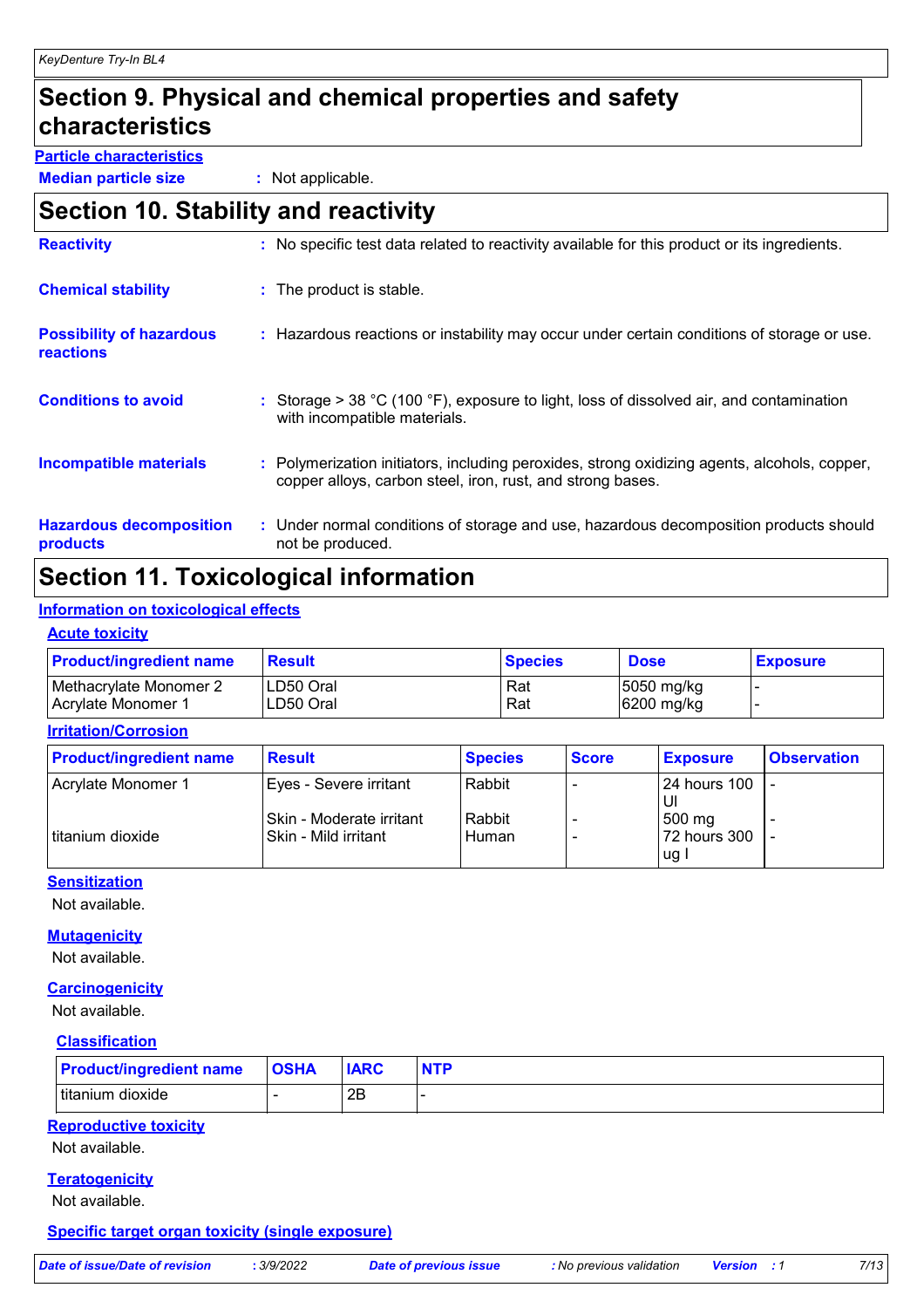# **Section 11. Toxicological information**

| <b>Product/ingredient name</b>                                                           |                                                                     | <b>Category</b> | <b>Route of</b><br>exposure | <b>Target organs</b>                          |
|------------------------------------------------------------------------------------------|---------------------------------------------------------------------|-----------------|-----------------------------|-----------------------------------------------|
| Methacrylate Monomer 3                                                                   |                                                                     | Category 3      |                             | Respiratory tract                             |
| Acrylate Monomer 1                                                                       |                                                                     | Category 3      |                             | irritation<br>Respiratory tract<br>irritation |
| <b>Specific target organ toxicity (repeated exposure)</b>                                |                                                                     |                 |                             |                                               |
| Not available.                                                                           |                                                                     |                 |                             |                                               |
| <b>Aspiration hazard</b>                                                                 |                                                                     |                 |                             |                                               |
| Not available.                                                                           |                                                                     |                 |                             |                                               |
| <b>Information on the likely</b><br>routes of exposure                                   | : Not available.                                                    |                 |                             |                                               |
| <b>Potential acute health effects</b>                                                    |                                                                     |                 |                             |                                               |
| <b>Eye contact</b>                                                                       | : Causes serious eye irritation.                                    |                 |                             |                                               |
| <b>Inhalation</b>                                                                        | May cause respiratory irritation.                                   |                 |                             |                                               |
| <b>Skin contact</b>                                                                      | : Causes skin irritation. May cause an allergic skin reaction.      |                 |                             |                                               |
| <b>Ingestion</b>                                                                         | : No known significant effects or critical hazards.                 |                 |                             |                                               |
| Symptoms related to the physical, chemical and toxicological characteristics             |                                                                     |                 |                             |                                               |
| <b>Eye contact</b>                                                                       | : Adverse symptoms may include the following:<br>pain or irritation |                 |                             |                                               |
|                                                                                          | watering<br>redness                                                 |                 |                             |                                               |
| <b>Inhalation</b>                                                                        | : Adverse symptoms may include the following:                       |                 |                             |                                               |
|                                                                                          | respiratory tract irritation                                        |                 |                             |                                               |
|                                                                                          | coughing<br>reduced fetal weight                                    |                 |                             |                                               |
|                                                                                          | increase in fetal deaths                                            |                 |                             |                                               |
|                                                                                          | skeletal malformations                                              |                 |                             |                                               |
| <b>Skin contact</b>                                                                      | Adverse symptoms may include the following:                         |                 |                             |                                               |
|                                                                                          | irritation<br>redness                                               |                 |                             |                                               |
|                                                                                          | reduced fetal weight                                                |                 |                             |                                               |
|                                                                                          | increase in fetal deaths                                            |                 |                             |                                               |
|                                                                                          | skeletal malformations                                              |                 |                             |                                               |
| <b>Ingestion</b>                                                                         | : Adverse symptoms may include the following:                       |                 |                             |                                               |
|                                                                                          | reduced fetal weight<br>increase in fetal deaths                    |                 |                             |                                               |
|                                                                                          | skeletal malformations                                              |                 |                             |                                               |
| Delayed and immediate effects and also chronic effects from short and long term exposure |                                                                     |                 |                             |                                               |
| <b>Short term exposure</b>                                                               |                                                                     |                 |                             |                                               |
| <b>Potential immediate</b>                                                               | : Not available.                                                    |                 |                             |                                               |
| effects                                                                                  |                                                                     |                 |                             |                                               |
| <b>Potential delayed effects</b>                                                         | : Not available.                                                    |                 |                             |                                               |
| <b>Long term exposure</b>                                                                |                                                                     |                 |                             |                                               |
| <b>Potential immediate</b><br>effects                                                    | : Not available.                                                    |                 |                             |                                               |
| <b>Potential delayed effects</b>                                                         | : Not available.                                                    |                 |                             |                                               |
| <b>Potential chronic health effects</b>                                                  |                                                                     |                 |                             |                                               |
| Not available.                                                                           |                                                                     |                 |                             |                                               |
|                                                                                          |                                                                     |                 |                             |                                               |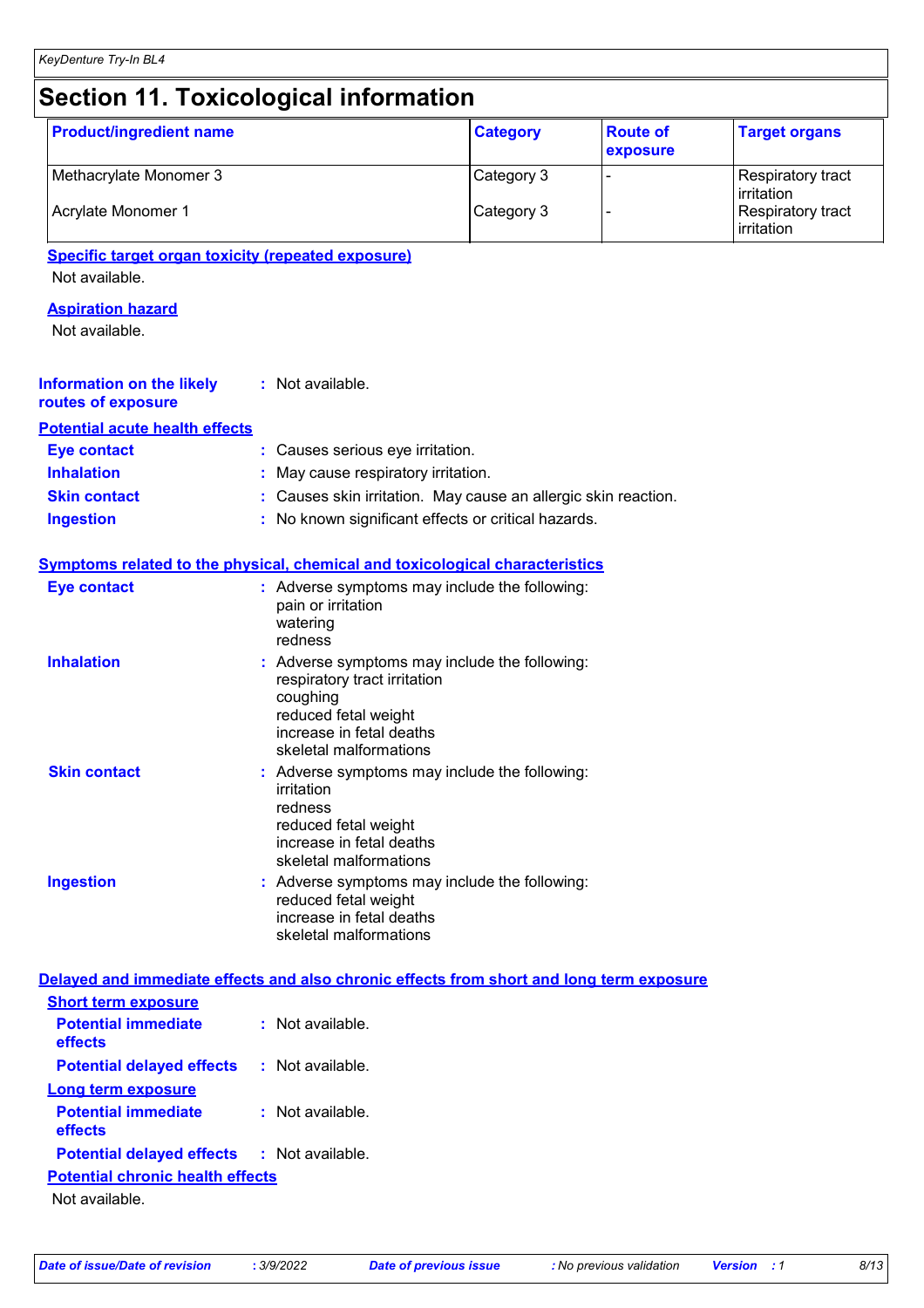# **Section 11. Toxicological information**

| <b>General</b>               | : Once sensitized, a severe allergic reaction may occur when subsequently exposed to<br>very low levels. |
|------------------------------|----------------------------------------------------------------------------------------------------------|
| <b>Carcinogenicity</b>       | : Suspected of causing cancer. Risk of cancer depends on duration and level of<br>exposure.              |
| <b>Mutagenicity</b>          | : No known significant effects or critical hazards.                                                      |
| <b>Reproductive toxicity</b> | : Suspected of damaging fertility or the unborn child.                                                   |

### **Numerical measures of toxicity**

**Acute toxicity estimates**

| <b>Product/ingredient name</b> | Oral (mg/<br>kg) | <b>Dermal</b><br>(mg/kg) | <b>Inhalation</b><br>(gases)<br>(ppm) | <b>Inhalation</b><br>(vapors)<br>$\mathsf{mgl}()$ | <b>Inhalation</b><br>dusts and<br>mists) (mg/ |
|--------------------------------|------------------|--------------------------|---------------------------------------|---------------------------------------------------|-----------------------------------------------|
| Methacrylate Monomer 2         | 5050             | N/A                      | N/A                                   | N/A                                               | N/A                                           |
| Acrylate Monomer 1             | 6200             | N/A                      | IN/A                                  | N/A                                               | N/A                                           |

# **Section 12. Ecological information**

| <b>Toxicity</b>                |                                       |                                                                              |                 |
|--------------------------------|---------------------------------------|------------------------------------------------------------------------------|-----------------|
| <b>Product/ingredient name</b> | <b>Result</b>                         | <b>Species</b>                                                               | <b>Exposure</b> |
| Methacrylate Monomer 2         | Acute LC50 227000 µg/l Fresh water    | Fish - Pimephales promelas -<br>Juvenile (Fledgling, Hatchling,<br>Weanling) | 96 hours        |
| l titanium dioxide             | Acute LC50 3 mg/l Fresh water         | Crustaceans - Ceriodaphnia<br>Idubia - Neonate                               | 48 hours        |
|                                | Acute LC50 6.5 mg/l Fresh water       | Daphnia - Daphnia pulex -<br>l Neonate                                       | 48 hours        |
|                                | Acute LC50 >1000000 µg/l Marine water | Fish - Fundulus heteroclitus                                                 | 96 hours        |

### **Persistence and degradability**

Not available.

### **Bioaccumulative potential**

| <b>Product/ingredient name</b> | $LoaPow$ | <b>BCF</b> | <b>Potential</b> |
|--------------------------------|----------|------------|------------------|
| Methacrylate Monomer 3         | 5.09     |            | high             |
| Photo Initiator 1              |          | 53 to 72   | low              |
| Methacrylate Monomer 2         | 0.42     |            | low              |
| <b>LAcrylate Monomer 1</b>     |          |            | low              |

### **Mobility in soil**

**Soil/water partition coefficient (K**<sub>oc</sub>)

**:** Not available.

**Other adverse effects** : No known significant effects or critical hazards.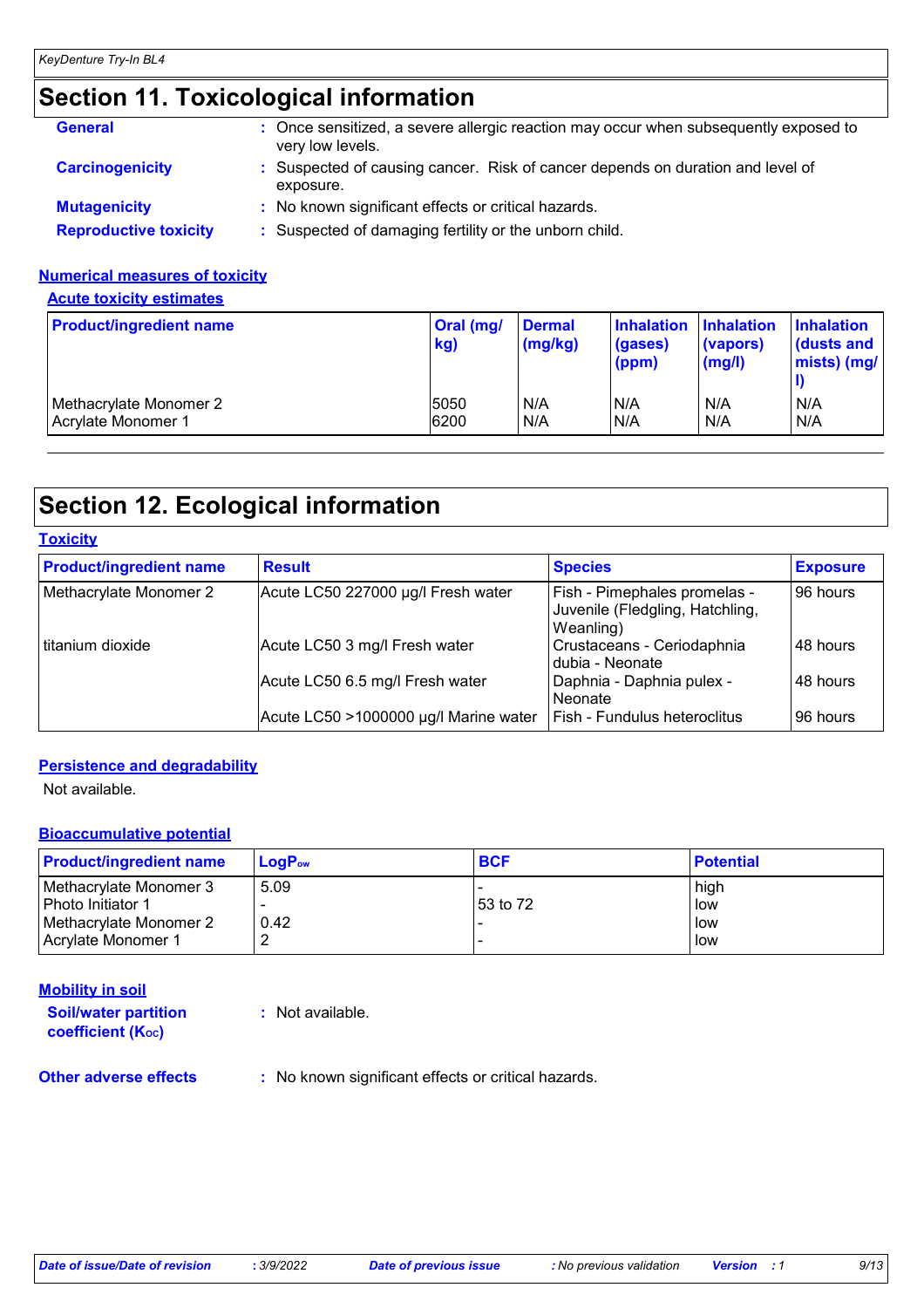# **Section 13. Disposal considerations**

**Disposal methods :**

The generation of waste should be avoided or minimized wherever possible. Disposal of this product, solutions and any by-products should at all times comply with the requirements of environmental protection and waste disposal legislation and any regional local authority requirements. Dispose of surplus and non-recyclable products via a licensed waste disposal contractor. Waste should not be disposed of untreated to the sewer unless fully compliant with the requirements of all authorities with jurisdiction. Waste packaging should be recycled. Incineration or landfill should only be considered when recycling is not feasible. This material and its container must be disposed of in a safe way. Care should be taken when handling emptied containers that have not been cleaned or rinsed out. Empty containers or liners may retain some product residues. Avoid dispersal of spilled material and runoff and contact with soil, waterways, drains and sewers.

# **Section 14. Transport information**

|                                      | <b>DOT</b><br><b>Classification</b> | <b>TDG</b><br><b>Classification</b> | <b>Mexico</b><br><b>Classification</b> | <b>IMDG</b>    | <b>IATA</b>              |
|--------------------------------------|-------------------------------------|-------------------------------------|----------------------------------------|----------------|--------------------------|
| <b>UN number</b>                     | Not regulated.                      | Not regulated.                      | Not regulated.                         | Not regulated. | Not regulated.           |
| <b>UN proper</b><br>shipping name    |                                     |                                     |                                        |                |                          |
| <b>Transport</b><br>hazard class(es) |                                     | -                                   |                                        |                |                          |
| <b>Packing group</b>                 | $\overline{\phantom{a}}$            | ٠                                   | $\blacksquare$                         | -              | $\overline{\phantom{0}}$ |
| Environmental<br>hazards             | No.                                 | No.                                 | No.                                    | No.            | No.                      |

**Special precautions for user Transport within user's premises:** always transport in closed containers that are **:** upright and secure. Ensure that persons transporting the product know what to do in the event of an accident or spillage.

**Transport in bulk according :** Not available. **to IMO instruments**

## **Section 15. Regulatory information**

| <b>U.S. Federal regulations</b>                                                     | : TSCA 8(a) PAIR: Acrylate Monomer 1; Colorant 6<br>TSCA 8(a) CDR Exempt/Partial exemption: Not determined<br>Clean Water Act (CWA) 307: Colorant 5 |
|-------------------------------------------------------------------------------------|-----------------------------------------------------------------------------------------------------------------------------------------------------|
| <b>Clean Air Act Section 112</b><br>(b) Hazardous Air<br><b>Pollutants (HAPS)</b>   | : Listed                                                                                                                                            |
| <b>Clean Air Act Section 602</b><br><b>Class I Substances</b>                       | : Not listed                                                                                                                                        |
| <b>Clean Air Act Section 602</b><br><b>Class II Substances</b>                      | : Not listed                                                                                                                                        |
| <b>DEA List I Chemicals</b><br>(Precursor Chemicals)                                | : Not listed                                                                                                                                        |
| <b>DEA List II Chemicals</b><br><b>(Essential Chemicals)</b><br><b>SARA 302/304</b> | : Not listed                                                                                                                                        |
|                                                                                     |                                                                                                                                                     |

*Date of issue/Date of revision* **:** *3/9/2022 Date of previous issue : No previous validation Version : 1 10/13*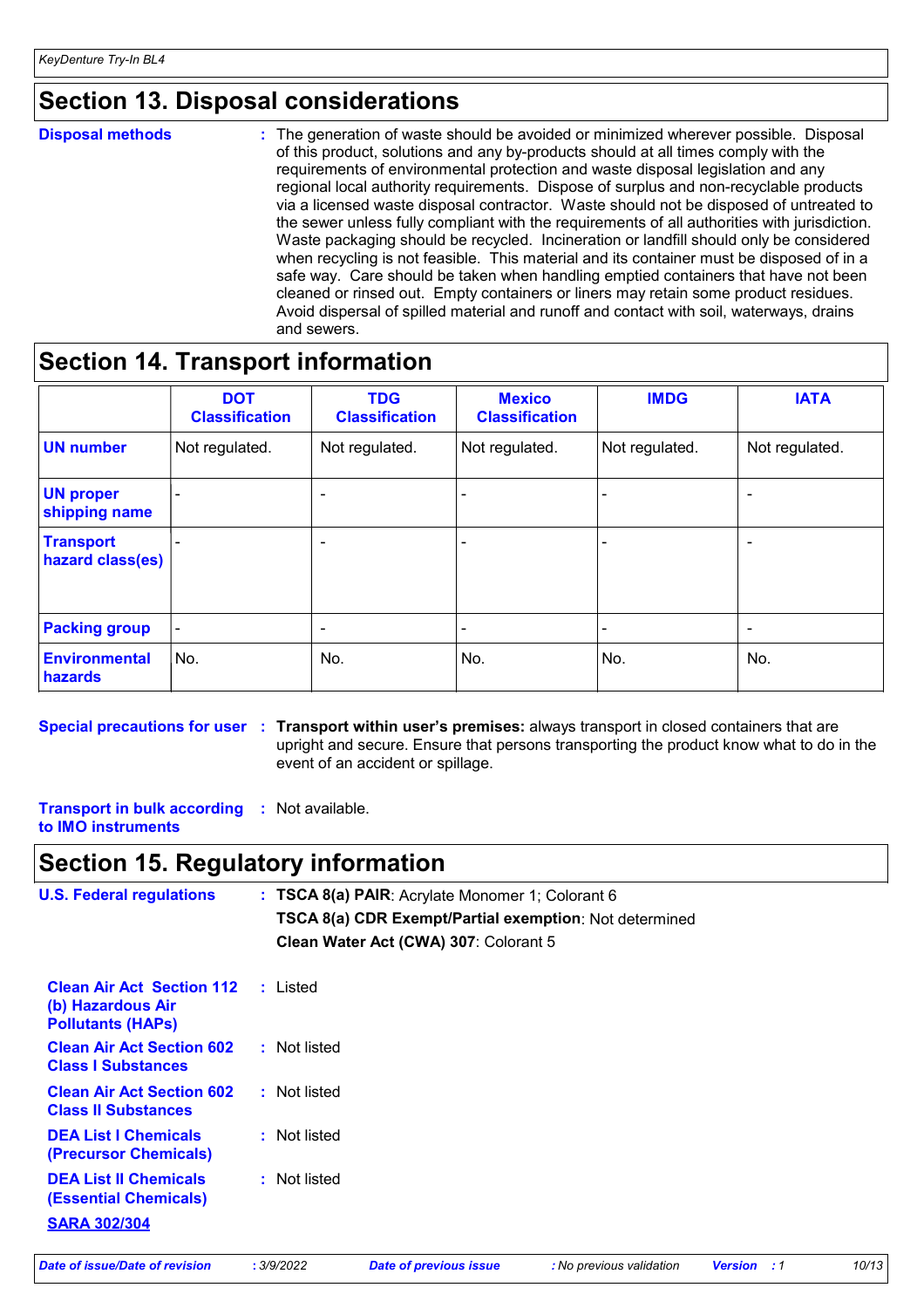# **Section 15. Regulatory information**

### **Composition/information on ingredients**

No products were found.

| <b>SARA 304 RQ</b>    | : Not applicable.                                                                                                                                                                                                                                                                        |
|-----------------------|------------------------------------------------------------------------------------------------------------------------------------------------------------------------------------------------------------------------------------------------------------------------------------------|
| <b>SARA 311/312</b>   |                                                                                                                                                                                                                                                                                          |
| <b>Classification</b> | : SKIN IRRITATION - Category 2<br>EYE IRRITATION - Category 2A<br>SKIN SENSITIZATION - Category 1<br><b>CARCINOGENICITY - Category 2</b><br><b>TOXIC TO REPRODUCTION - Category 2</b><br>SPECIFIC TARGET ORGAN TOXICITY (SINGLE EXPOSURE) (Respiratory tract<br>irritation) - Category 3 |

### **Composition/information on ingredients**

| <b>Name</b>            | $\frac{9}{6}$ | <b>Classification</b>                            |
|------------------------|---------------|--------------------------------------------------|
| Methacrylate Monomer 1 | $≥25 - ≤50$   | SKIN SENSITIZATION - Category 1A                 |
| Methacrylate Monomer 3 | Proprietary   | SKIN IRRITATION - Category 2                     |
|                        |               | <b>EYE IRRITATION - Category 2A</b>              |
|                        |               | SPECIFIC TARGET ORGAN TOXICITY (SINGLE EXPOSURE) |
|                        |               | (Respiratory tract irritation) - Category 3      |
| Photo Initiator 1      | Proprietary   | <b>COMBUSTIBLE DUSTS</b>                         |
|                        |               | <b>TOXIC TO REPRODUCTION - Category 2</b>        |
| Methacrylate Monomer 2 | ≤0.3          | SKIN IRRITATION - Category 2                     |
|                        |               | EYE IRRITATION - Category 2A                     |
|                        |               | SKIN SENSITIZATION - Category 1                  |
| Acrylate Monomer 1     | Proprietary   | SKIN IRRITATION - Category 2                     |
|                        |               | EYE IRRITATION - Category 2A                     |
|                        |               | SKIN SENSITIZATION - Category 1                  |
|                        |               | SPECIFIC TARGET ORGAN TOXICITY (SINGLE EXPOSURE) |
|                        |               | (Respiratory tract irritation) - Category 3      |
| titanium dioxide       | ≤0.3          | <b>CARCINOGENICITY - Category 2</b>              |

### **SARA 313**

|                                           | <b>Product name</b>    | <b>CAS number</b> | $\frac{9}{6}$ |
|-------------------------------------------|------------------------|-------------------|---------------|
| <b>Form R - Reporting</b><br>requirements | Methacrylate Monomer 1 | Proprietary       | I≥25 - ≤50    |
| <b>Supplier notification</b>              | Methacrylate Monomer 1 | Proprietary       | I≥25 - ≤50    |

SARA 313 notifications must not be detached from the SDS and any copying and redistribution of the SDS shall include copying and redistribution of the notice attached to copies of the SDS subsequently redistributed.

### **State regulations**

| <b>Massachusetts</b>       | : None of the components are listed.                                                                               |
|----------------------------|--------------------------------------------------------------------------------------------------------------------|
| <b>New York</b>            | : None of the components are listed.                                                                               |
| <b>New Jersey</b>          | : The following components are listed: GLYCOL ETHERS; TITANIUM DIOXIDE;<br>TITANIUM OXIDE (TIO2); NICKEL compounds |
| <b>Pennsylvania</b>        | : The following components are listed: TITANIUM OXIDE; NICKEL COMPOUNDS                                            |
| <b>California Prop. 65</b> |                                                                                                                    |

This product does not require a Safe Harbor warning under California Prop. 65.

### **International regulations**

| <b>Chemical Weapon Convention List Schedules I, II &amp; III Chemicals</b> |
|----------------------------------------------------------------------------|
|----------------------------------------------------------------------------|

Not listed.

### **Montreal Protocol**

Not listed.

### **Stockholm Convention on Persistent Organic Pollutants**

Not listed.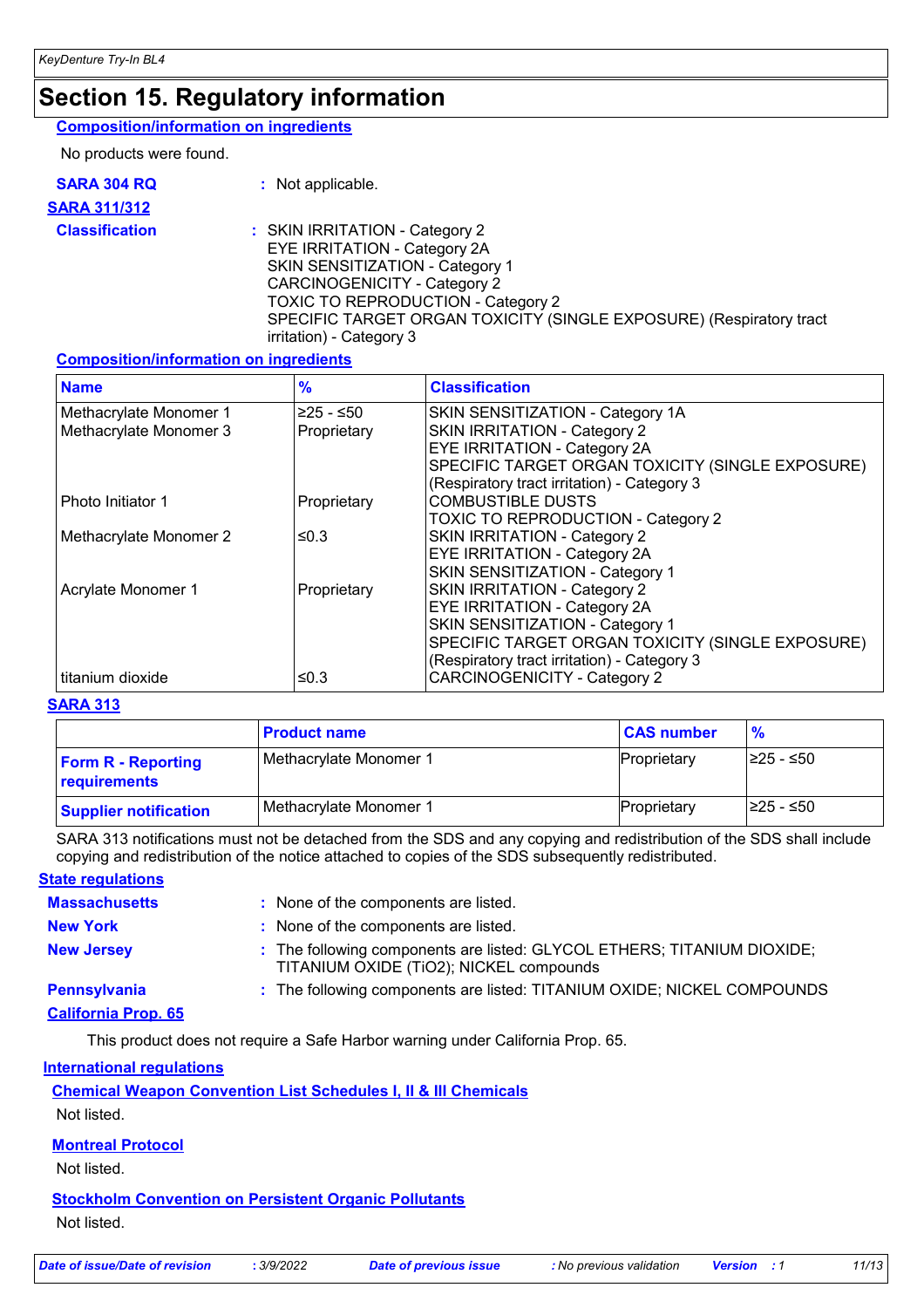|                          | Section 15. Regulatory information                                                 |
|--------------------------|------------------------------------------------------------------------------------|
|                          | <b>Rotterdam Convention on Prior Informed Consent (PIC)</b>                        |
| Not listed.              |                                                                                    |
|                          | <b>UNECE Aarhus Protocol on POPs and Heavy Metals</b>                              |
| Not listed               |                                                                                    |
| <b>Inventory list</b>    |                                                                                    |
| <b>Australia</b>         | Not determined.                                                                    |
| <b>Canada</b>            | Not determined.                                                                    |
| <b>China</b>             | Not determined.                                                                    |
| <b>Europe</b>            | Not determined.                                                                    |
| <b>Japan</b>             | Japan inventory (CSCL): Not determined.<br>Japan inventory (ISHL): Not determined. |
| <b>New Zealand</b>       | : Not determined                                                                   |
| <b>Philippines</b>       | Not determined.                                                                    |
| <b>Republic of Korea</b> | Not determined.                                                                    |
| <b>Taiwan</b>            | Not determined.                                                                    |
| <b>Thailand</b>          | Not determined.                                                                    |
| <b>Turkey</b>            | Not determined.                                                                    |
| <b>United States</b>     | Not determined.                                                                    |
| <b>Viet Nam</b>          | Not determined.                                                                    |

# **Section 16. Other information**

### **Hazardous Material Information System (U.S.A.)**



**Caution: HMIS® ratings are based on a 0-4 rating scale, with 0 representing minimal hazards or risks, and 4 representing significant hazards or risks. Although HMIS® ratings and the associated label are not required on SDSs or products leaving a facility under 29 CFR 1910.1200, the preparer may choose to provide them. HMIS® ratings are to be used with a fully implemented HMIS® program. HMIS® is a registered trademark and service mark of the American Coatings Association, Inc.**

**The customer is responsible for determining the PPE code for this material. For more information on HMIS® Personal Protective Equipment (PPE) codes, consult the HMIS® Implementation Manual.**

**National Fire Protection Association (U.S.A.)**



### **Procedure used to derive the classification**

| <b>Justification</b>                                                                                                                 |
|--------------------------------------------------------------------------------------------------------------------------------------|
| Calculation method<br>lCalculation method<br>lCalculation method<br>Calculation method<br>lCalculation method<br>lCalculation method |
|                                                                                                                                      |

*Date of issue/Date of revision* **:** *3/9/2022 Date of previous issue : No previous validation Version : 1 12/13*